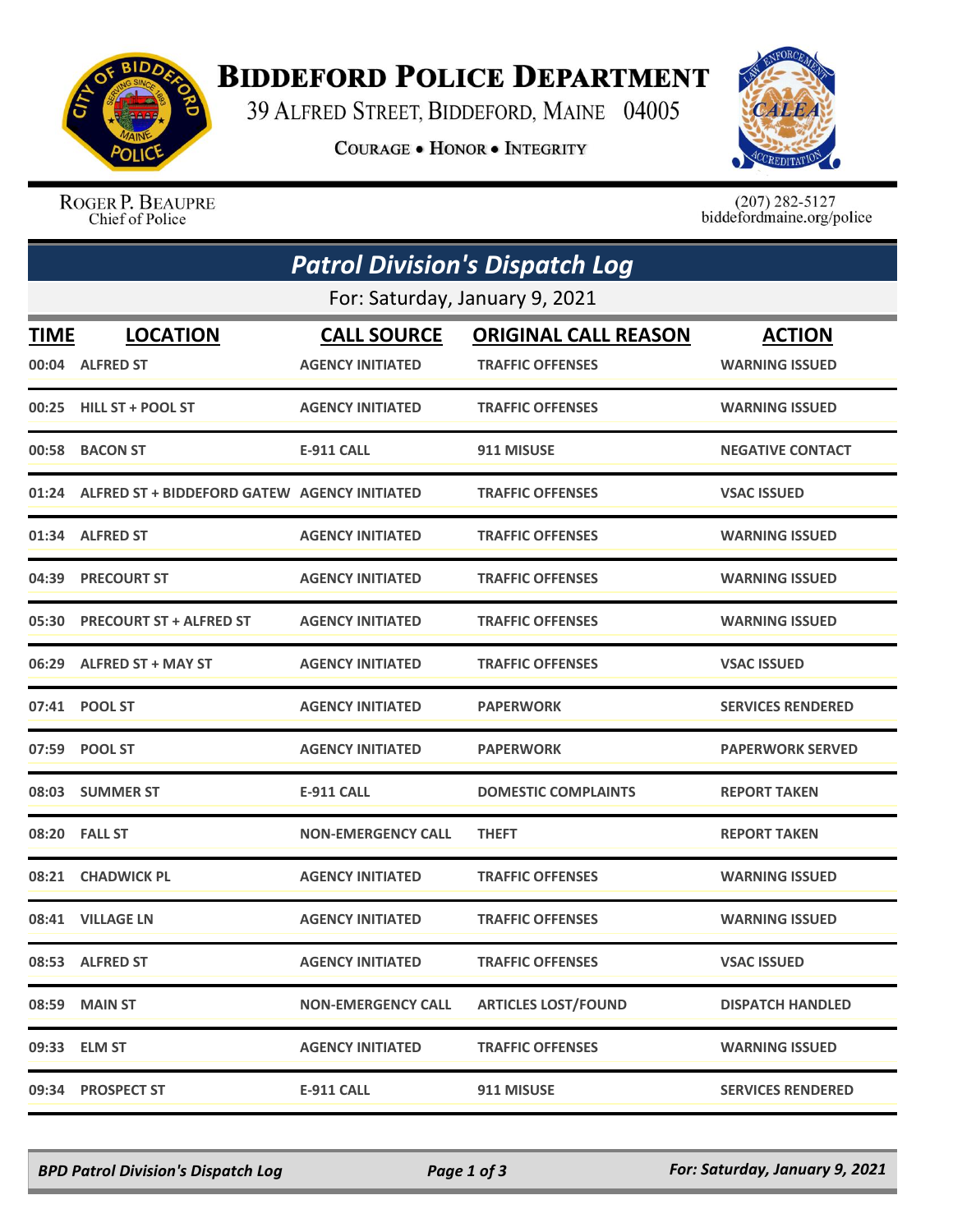| <b>TIME</b> | <b>LOCATION</b>                     | <b>CALL SOURCE</b>        | <b>ORIGINAL CALL REASON</b>                                              | <b>ACTION</b>               |
|-------------|-------------------------------------|---------------------------|--------------------------------------------------------------------------|-----------------------------|
|             | 09:36 MAY ST                        | <b>NON-EMERGENCY CALL</b> | <b>ANIMAL COMPLAINT</b>                                                  | <b>SERVICES RENDERED</b>    |
|             | 10:03 MARINER WAY                   | <b>E-911 CALL</b>         | 911 MISUSE                                                               | <b>SERVICES RENDERED</b>    |
| 10:06       | <b>OLD ALFRED RD</b>                | <b>AGENCY INITIATED</b>   | <b>ANIMAL COMPLAINT</b>                                                  | <b>SUMMONS ISSUED</b>       |
|             | CHARGE: ALLOWING DOG TO BE AT LARGE |                           | OFFENDER: DOUGLAS RAYMOND DALPHONSE  AGE: 71  RESIDENT OF: BIDDEFORD, ME |                             |
|             |                                     |                           |                                                                          |                             |
|             | 10:08 POOL ST + WEST ST             | <b>AGENCY INITIATED</b>   | <b>TRAFFIC OFFENSES</b>                                                  | <b>WARNING ISSUED</b>       |
|             | 10:22 POOL ST                       | <b>AGENCY INITIATED</b>   | <b>TRAFFIC OFFENSES</b>                                                  | <b>VSAC ISSUED</b>          |
|             | 10:36 POOL ST                       | <b>AGENCY INITIATED</b>   | <b>TRAFFIC OFFENSES</b>                                                  | <b>VSAC ISSUED</b>          |
|             | 10:46 ALFRED ST                     | <b>AGENCY INITIATED</b>   | <b>PAPERWORK</b>                                                         | <b>PAPERWORK SERVED</b>     |
|             | 10:47 POOL ST                       | <b>AGENCY INITIATED</b>   | <b>TRAFFIC OFFENSES</b>                                                  | <b>WARNING ISSUED</b>       |
|             | 11:10 POOL ST                       | <b>AGENCY INITIATED</b>   | <b>TRAFFIC OFFENSES</b>                                                  | <b>WARNING ISSUED</b>       |
|             | 11:20 POOL ST                       | <b>AGENCY INITIATED</b>   | <b>TRAFFIC OFFENSES</b>                                                  | <b>WARNING ISSUED</b>       |
| 11:21       | <b>MARIAL AVE</b>                   | <b>NON-EMERGENCY CALL</b> | <b>ANIMAL COMPLAINT</b>                                                  | <b>SERVICES RENDERED</b>    |
|             | 11:29 POOL ST                       | <b>AGENCY INITIATED</b>   | <b>TRAFFIC OFFENSES</b>                                                  | <b>WARNING ISSUED</b>       |
|             | 11:34 BRADBURY ST                   | <b>AGENCY INITIATED</b>   | <b>PAPERWORK</b>                                                         | <b>PAPERWORK NOT SERVED</b> |
|             | 11:40 POOL ST                       | <b>AGENCY INITIATED</b>   | <b>TRAFFIC OFFENSES</b>                                                  | <b>WARNING ISSUED</b>       |
|             | 11:42 DEER RUN DR                   | <b>AGENCY INITIATED</b>   | <b>PAPERWORK</b>                                                         | <b>PAPERWORK NOT SERVED</b> |
|             | 11:49 POOL ST                       | <b>AGENCY INITIATED</b>   | <b>TRAFFIC OFFENSES</b>                                                  | <b>VSAC ISSUED</b>          |
|             | 11:52 SOUTH ST                      | <b>AGENCY INITIATED</b>   | <b>TRAFFIC OFFENSES</b>                                                  | <b>WARNING ISSUED</b>       |
|             | 12:09 POOL ST                       | <b>AGENCY INITIATED</b>   | <b>TRAFFIC OFFENSES</b>                                                  | <b>VSAC ISSUED</b>          |
|             | 12:09 GUINEA RD + EVANTHIA DR       | <b>AGENCY INITIATED</b>   | <b>TRAFFIC OFFENSES</b>                                                  | <b>WARNING ISSUED</b>       |
|             | 12:29 POOL ST                       | <b>AGENCY INITIATED</b>   | <b>TRAFFIC OFFENSES</b>                                                  | <b>VSAC ISSUED</b>          |
|             | 12:32 HIGH ST                       | <b>AGENCY INITIATED</b>   | <b>PAPERWORK</b>                                                         | <b>PAPERWORK NOT SERVED</b> |
|             | 12:41 ALFRED ST + DENTAL AVE        | <b>AGENCY INITIATED</b>   | <b>TRAFFIC OFFENSES</b>                                                  | <b>WARNING ISSUED</b>       |
|             | 13:06 SOUTH ST                      | <b>AGENCY INITIATED</b>   | <b>TRAFFIC OFFENSES</b>                                                  | <b>WARNING ISSUED</b>       |
|             | 13:25 MARIAL AVE                    | <b>AGENCY INITIATED</b>   | <b>ANIMAL COMPLAINT</b>                                                  | <b>SERVICES RENDERED</b>    |

*BPD Patrol Division's Dispatch Log Page 2 of 3 For: Saturday, January 9, 2021*